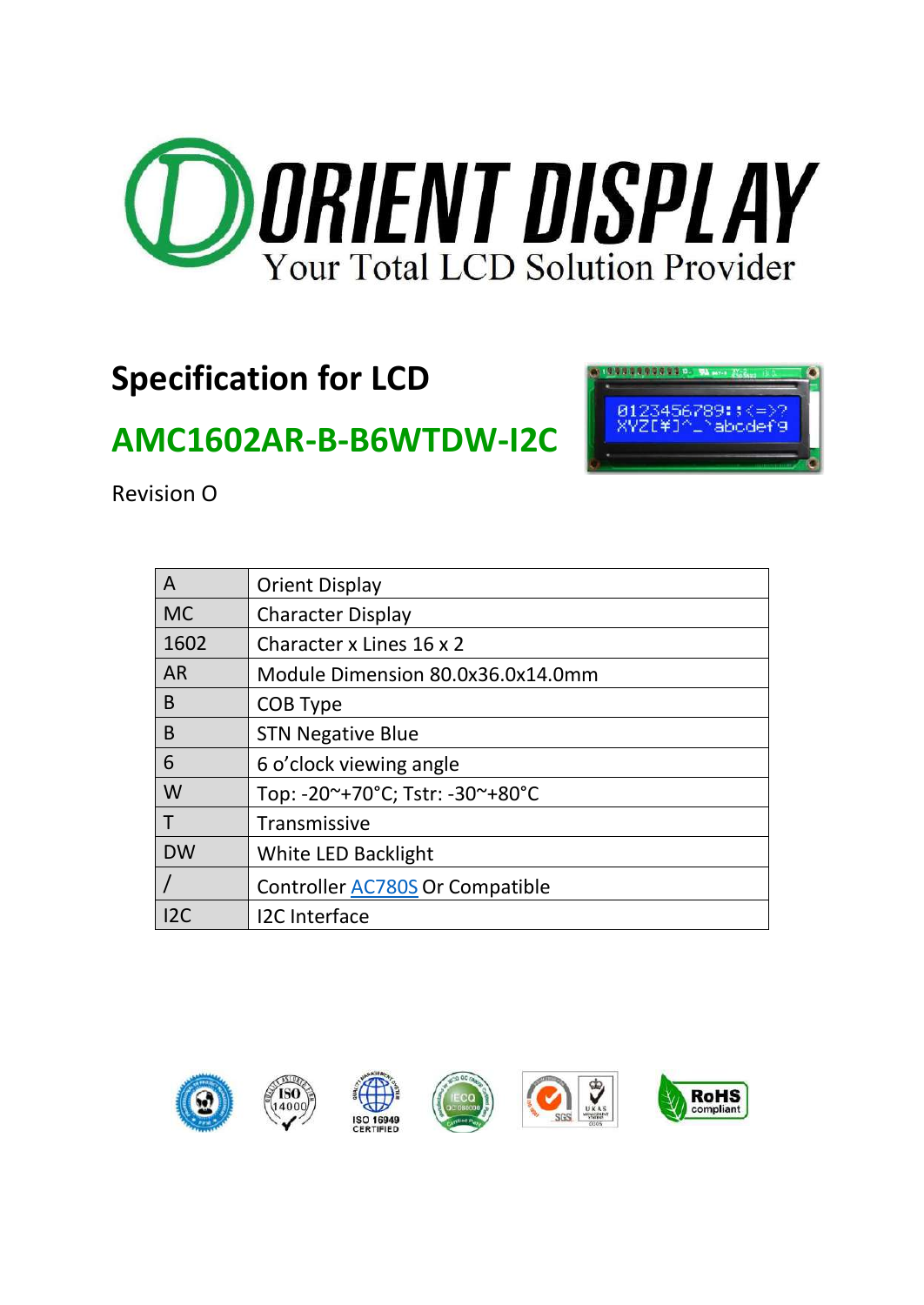#### DOCUMENT REVISION HISTORY:

| $\mathop{\mathrm{DATE}}$ | $\mathop{\mathrm{PAGE}}$ | <b>DESCRIPTION</b> |
|--------------------------|--------------------------|--------------------|
| 2013.2                   |                          | First release      |
|                          |                          |                    |
|                          |                          |                    |
|                          |                          |                    |
|                          |                          |                    |
|                          |                          |                    |
|                          |                          |                    |
|                          |                          |                    |
|                          |                          |                    |
|                          |                          |                    |
|                          |                          |                    |
|                          |                          |                    |
|                          |                          |                    |

Orient Display (N.A.) Ltd.<br>220 Royal Crest Court, Unit 06, Markham, ON, Canada L3R 9Y2 Tel: 905-477-1166 Fax: 905-477-1782

Orient Display (USA) Corp. 14925 SE Allen Road, Suite 203 B, Bellevue, WA 98006 Tel: (425)698-1938 Fax: (425)698-1852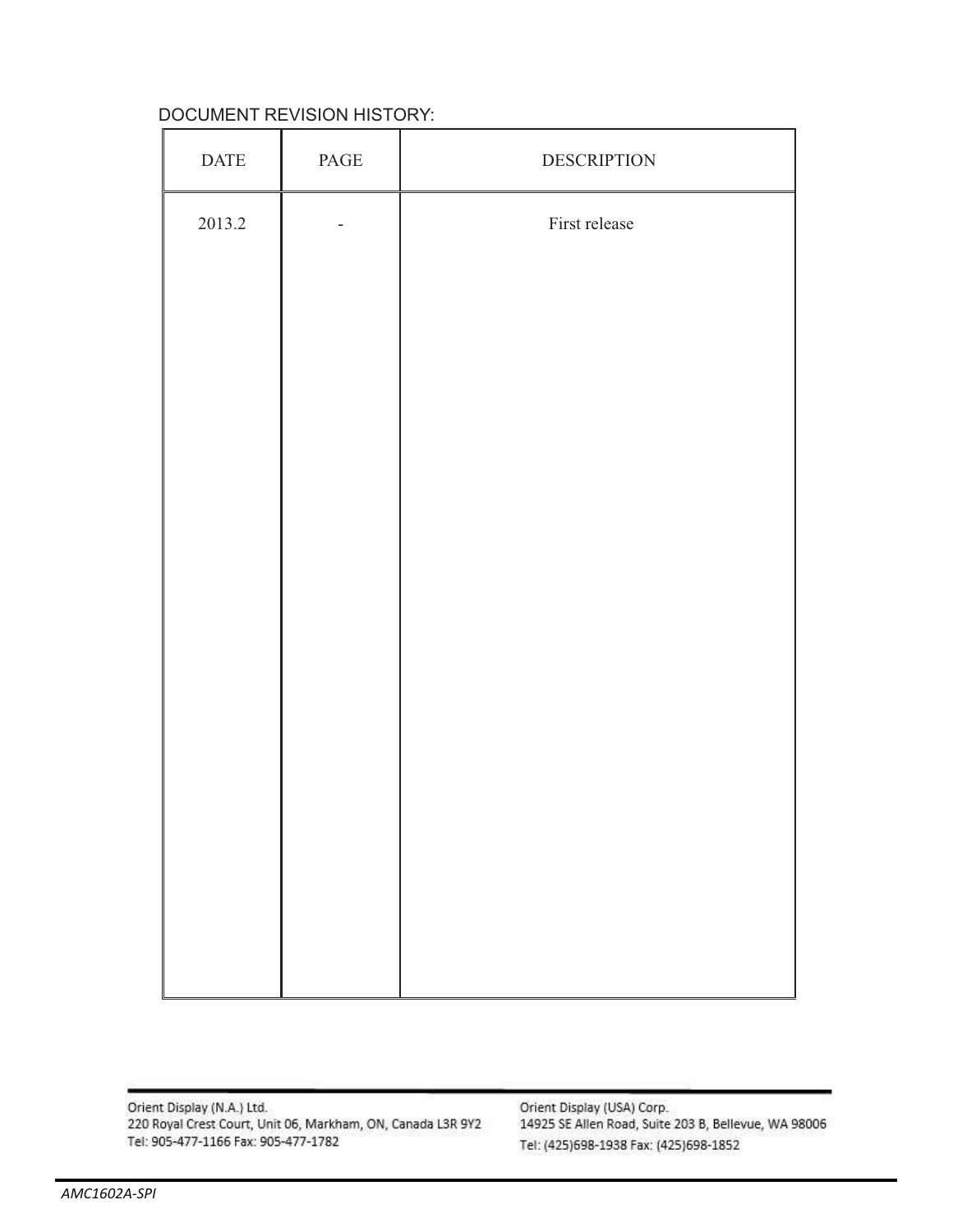### **Contents**

- 1. Module Classification Information
- 2. Precautions in use of LCD Modules
- 3. General Specification
- 4. Absolute Maximum Ratings
- 5. Electrical Characteristics
- 6. Optical Characteristics
- 7. Interface Pin Function
- 8. Power Supply
- 9. Contour Drawing & Block Diagram
- 10. Function Description
- 11. Character Generator ROM Pattern
- 12. Instruction Table
- 13. Interface with MPU
- 14. Initializing of LCM
- 15. Quality Assurance
- 16. Reliability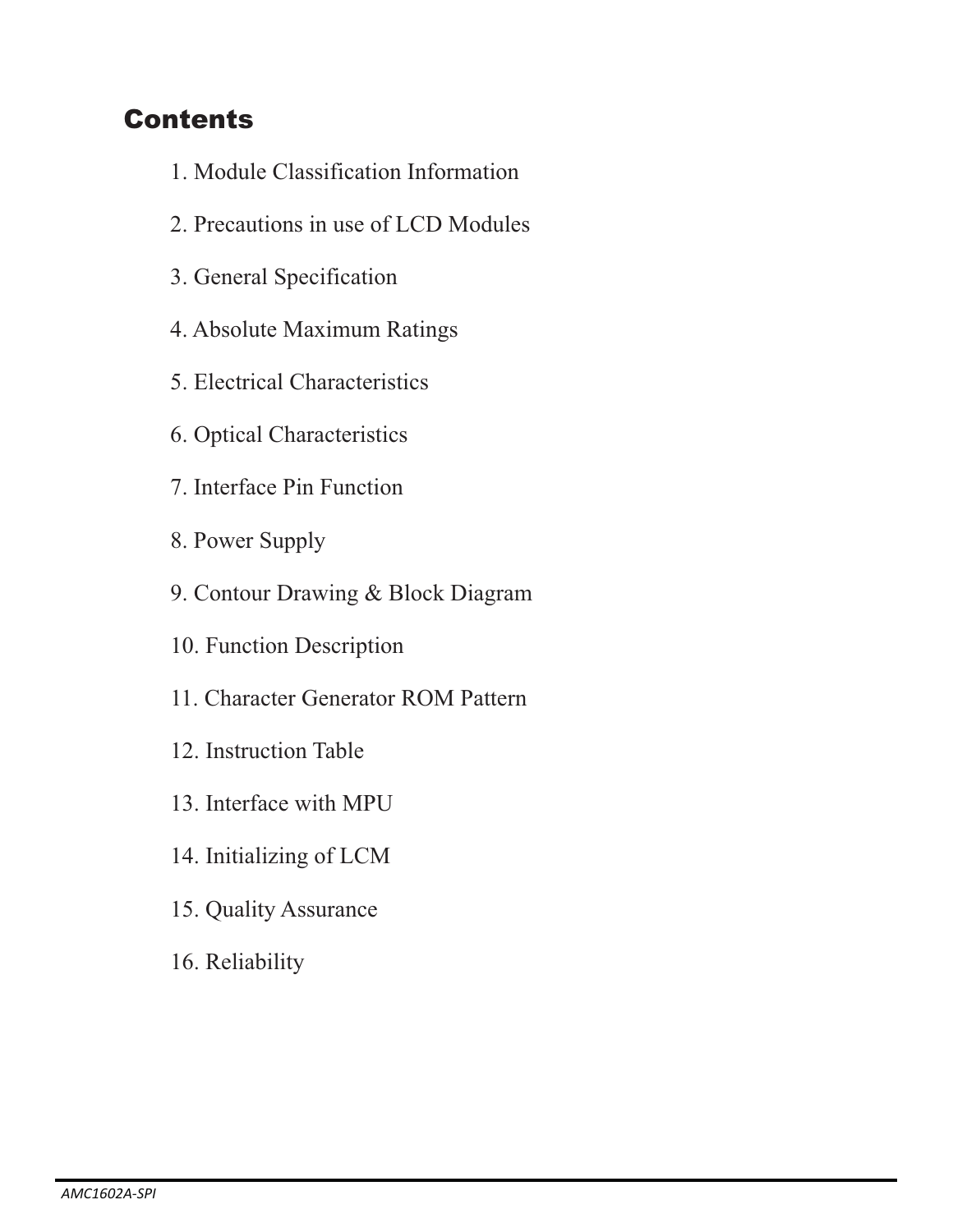### 1. Module Classification Information

| 1               | <b>Brand: ORIENT DISPLAY</b>                              |                                                                             |  |  |  |  |  |  |  |  |  |
|-----------------|-----------------------------------------------------------|-----------------------------------------------------------------------------|--|--|--|--|--|--|--|--|--|
| $\overline{2}$  |                                                           | Display Type: $C \rightarrow$ Character Type, $G \rightarrow$ Graphic Type, |  |  |  |  |  |  |  |  |  |
|                 |                                                           | $NONE \rightarrow$ Custom-made                                              |  |  |  |  |  |  |  |  |  |
| 3               |                                                           | Display Font: Characters X Lines / Rows X Columns / Others                  |  |  |  |  |  |  |  |  |  |
| 4               | Model serials no.                                         |                                                                             |  |  |  |  |  |  |  |  |  |
| 5               | RoHS compliant: $R \rightarrow YES$ NONE $\rightarrow$ NO |                                                                             |  |  |  |  |  |  |  |  |  |
| 6               | IC Package Type:                                          | $M \rightarrow$ SMT Type                                                    |  |  |  |  |  |  |  |  |  |
|                 |                                                           | $B \rightarrow COB$ Type                                                    |  |  |  |  |  |  |  |  |  |
|                 |                                                           | $T \rightarrow$ TAB Type<br>$G \rightarrow COG$ Type                        |  |  |  |  |  |  |  |  |  |
|                 |                                                           | $F \rightarrow COF$ Type                                                    |  |  |  |  |  |  |  |  |  |
|                 |                                                           | $S \rightarrow$ Special                                                     |  |  |  |  |  |  |  |  |  |
| $\overline{7}$  | LCD Mode:                                                 | $P\rightarrow$ TN Positive                                                  |  |  |  |  |  |  |  |  |  |
|                 |                                                           | N→TN Negative                                                               |  |  |  |  |  |  |  |  |  |
|                 |                                                           | Y→ STN Positive, Yellow Green                                               |  |  |  |  |  |  |  |  |  |
|                 |                                                           | $B \rightarrow STN$ Negative, Blue                                          |  |  |  |  |  |  |  |  |  |
|                 |                                                           | $G \rightarrow STN$ Positive, Gray<br>W→ FSTN Positive                      |  |  |  |  |  |  |  |  |  |
|                 |                                                           | $T \rightarrow FSTN$ Negative                                               |  |  |  |  |  |  |  |  |  |
|                 |                                                           | $F \rightarrow FFSTN$ Negative                                              |  |  |  |  |  |  |  |  |  |
|                 |                                                           | $S \rightarrow$ Special                                                     |  |  |  |  |  |  |  |  |  |
| 8               | Viewing direction                                         | $6 \rightarrow 6:00,12 \rightarrow 12:00, S \rightarrow Special$            |  |  |  |  |  |  |  |  |  |
| 9               | Temperature range                                         | $N \rightarrow$ Normal Temperature                                          |  |  |  |  |  |  |  |  |  |
|                 |                                                           | W→ Wide Temperature                                                         |  |  |  |  |  |  |  |  |  |
|                 |                                                           | $S \rightarrow$ Special                                                     |  |  |  |  |  |  |  |  |  |
|                 | 10   LCD Polarizer Type                                   | $R\rightarrow$ Reflective<br>$T\rightarrow$ Transmissive                    |  |  |  |  |  |  |  |  |  |
|                 |                                                           | $F \rightarrow$ Transflective                                               |  |  |  |  |  |  |  |  |  |
|                 |                                                           | $S \rightarrow$ Special                                                     |  |  |  |  |  |  |  |  |  |
| 11              | <b>Backlight Type</b>                                     | $N \rightarrow$ None                                                        |  |  |  |  |  |  |  |  |  |
|                 |                                                           | $D \rightarrow LED$                                                         |  |  |  |  |  |  |  |  |  |
|                 |                                                           | $\mathsf{E}{\rightarrow}\,\mathsf{EL}$                                      |  |  |  |  |  |  |  |  |  |
|                 |                                                           | $F \rightarrow C C F L$                                                     |  |  |  |  |  |  |  |  |  |
|                 |                                                           | $S \rightarrow$ Special<br>Y→ Yellow-green                                  |  |  |  |  |  |  |  |  |  |
| 12 <sub>2</sub> | <b>Backlight Color</b>                                    | $B \rightarrow B$ lue                                                       |  |  |  |  |  |  |  |  |  |
|                 |                                                           | $A \rightarrow$ Amber                                                       |  |  |  |  |  |  |  |  |  |
|                 |                                                           | $W \rightarrow W$ hite                                                      |  |  |  |  |  |  |  |  |  |
|                 |                                                           | $G \rightarrow$ Green                                                       |  |  |  |  |  |  |  |  |  |
|                 |                                                           | $R \rightarrow$ Red                                                         |  |  |  |  |  |  |  |  |  |
|                 |                                                           | $S \rightarrow$ Special                                                     |  |  |  |  |  |  |  |  |  |
| 13              | Internal Code                                             |                                                                             |  |  |  |  |  |  |  |  |  |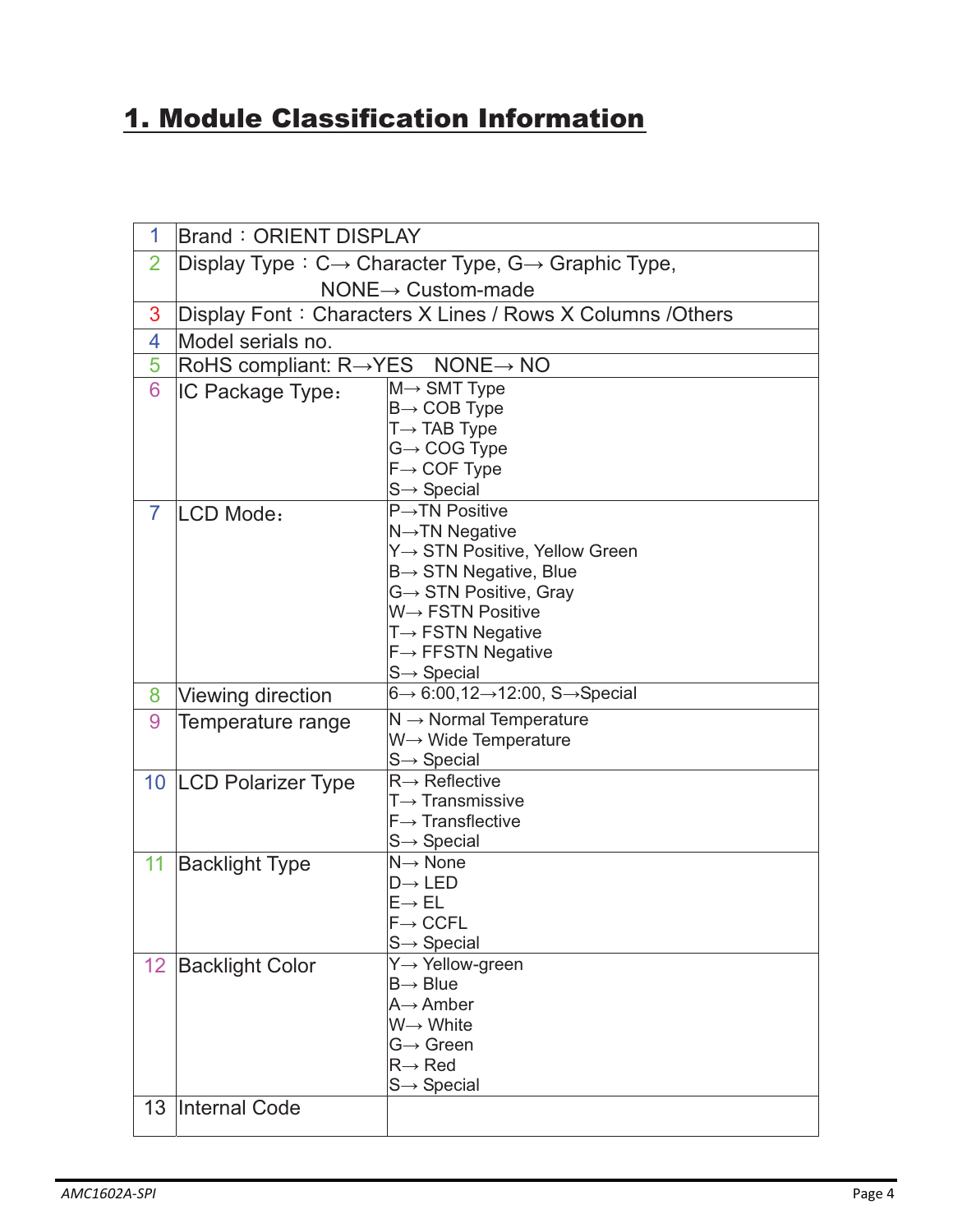### 2. Precautions in use of LCD Modules

- (1) Avoid applying excessive shocks to the module or making any alterations or modifications to it.
- (2) Don't make extra holes on the printed circuit board, modify its shape or change the components of LCD module.
- (3) Don't disassemble the LCM.
- (4) Don't operate it above the absolute maximum rating.
- (5) Don't drop, bend or twist LCM.
- (6) Soldering: only to the I/O terminals.
- (7) Storage: please storage in anti-static electricity container and clean environment.

### 3. General Specification

| <b>Item</b>                           | <b>Dimension</b>                     | Unit |  |  |  |  |
|---------------------------------------|--------------------------------------|------|--|--|--|--|
| Number of Characters                  | 16 characters x 2 Lines              |      |  |  |  |  |
| Module dimension (With LED Backlight) | $80.0 \times 36.0 \times 14.0$ (MAX) | mm   |  |  |  |  |
| View area                             | 64.5 x 15.5                          | mm   |  |  |  |  |
| Active area                           | 56.20 x 11.50                        | mm   |  |  |  |  |
| Dot size                              | $0.55x\,0.65$                        | mm   |  |  |  |  |
| Dot pitch                             | $0.60 \times 0.70$                   | mm   |  |  |  |  |
| Character size                        | $2.95 \times 5.55$                   | mm   |  |  |  |  |
| Character pitch                       | $3.55 \times 5.95$                   | mm   |  |  |  |  |
| LCD type                              | STN, Transflective                   |      |  |  |  |  |
| Duty                                  | 1/16                                 |      |  |  |  |  |
| View direction                        | 6 o'clock                            |      |  |  |  |  |
| <b>Backlight Type</b>                 | Yellow-green/White LED backlight     |      |  |  |  |  |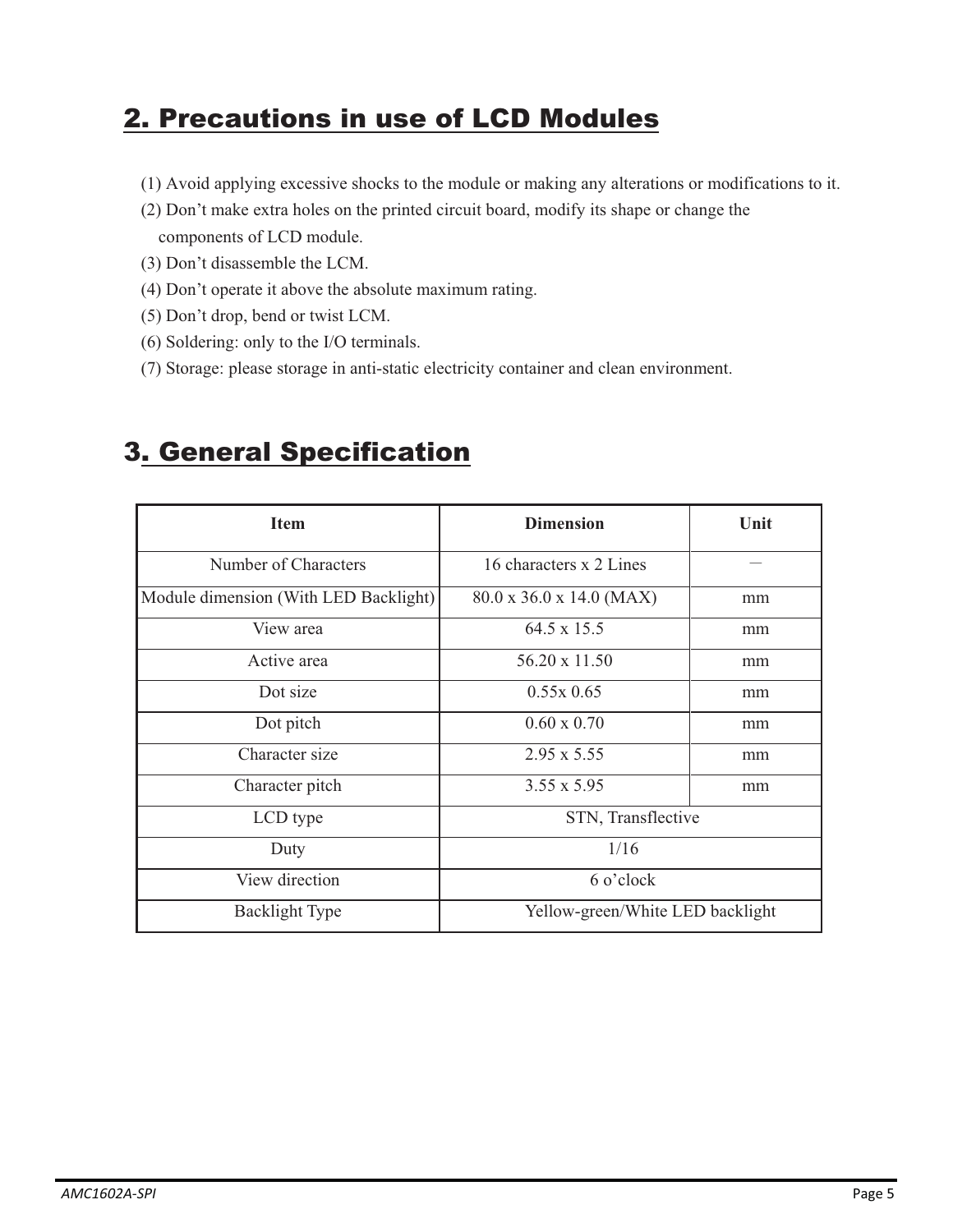### 4. Absolute Maximum Ratings

|                  | <b>Item</b>              | <b>Symbol</b>    | Min       | <b>Max</b> | Unit    |
|------------------|--------------------------|------------------|-----------|------------|---------|
|                  | Input Voltage            |                  | $-0.3$    | $VDD+0.3$  |         |
|                  | Supply Voltage For Logic | $VDD-V_{SS}$     | $-0.3$    | 5.5        |         |
|                  | Supply Voltage For LCD   | $V_{DD}$ - $V_0$ | $Vdd-7.0$ | $Vdd+0.3$  |         |
| Wide Temperature | Operating Temp.          | Top              | $-20$     | 70         | $\circ$ |
| <b>LCM</b>       | Storage Temp.            | Tstr             | $-30$     | 80         | $\circ$ |

### 5. Electrical Characteristics

| <b>Item</b>                                 | <b>Symbol</b>       | <b>Condition</b>                                                             | Min                 | <b>Typ</b> | <b>Max</b>          | Unit         |
|---------------------------------------------|---------------------|------------------------------------------------------------------------------|---------------------|------------|---------------------|--------------|
| Supply Voltage For Logic                    | $V_{DD}$ - $V_{SS}$ |                                                                              | 4.5                 | 5.0        | 5.5                 | V            |
| Supply Voltage For LCD                      | $V_{DD}$ - $V_0$    | $Ta=25^{\circ}C$                                                             | 4.5                 | 5.0        | 5.5                 | V            |
| Input High Volt.                            | $V_{IH}$            |                                                                              | 0.7 V <sub>DD</sub> |            | $V_{DD}$            | $\mathbf{V}$ |
| Input Low Volt.                             | $V_{IL}$            |                                                                              | $V_{SS}$            |            | 0.3 V <sub>DD</sub> | V            |
| <b>Supply Current</b>                       | $I_{DD}$            | $V_{DD} = 5V$                                                                | 0.8                 | 1.2        | 1.5                 | mA           |
| Supply Voltage of<br>Yellow-green backlight | V <sub>LED</sub>    | Forward<br>current<br>$=120 \text{ mA}$<br>Number of<br>LED die<br>$2x12=24$ | 3.8                 | 4.1        | 4.3                 | V            |
| Supply Voltage of White<br>backlight        | $V_{LED}$           | Forward<br>current<br>$=30$ mA<br>Number of<br>LED die<br>$1x2 = 2$          | 3.8                 | 4.1        | 4.3                 | V            |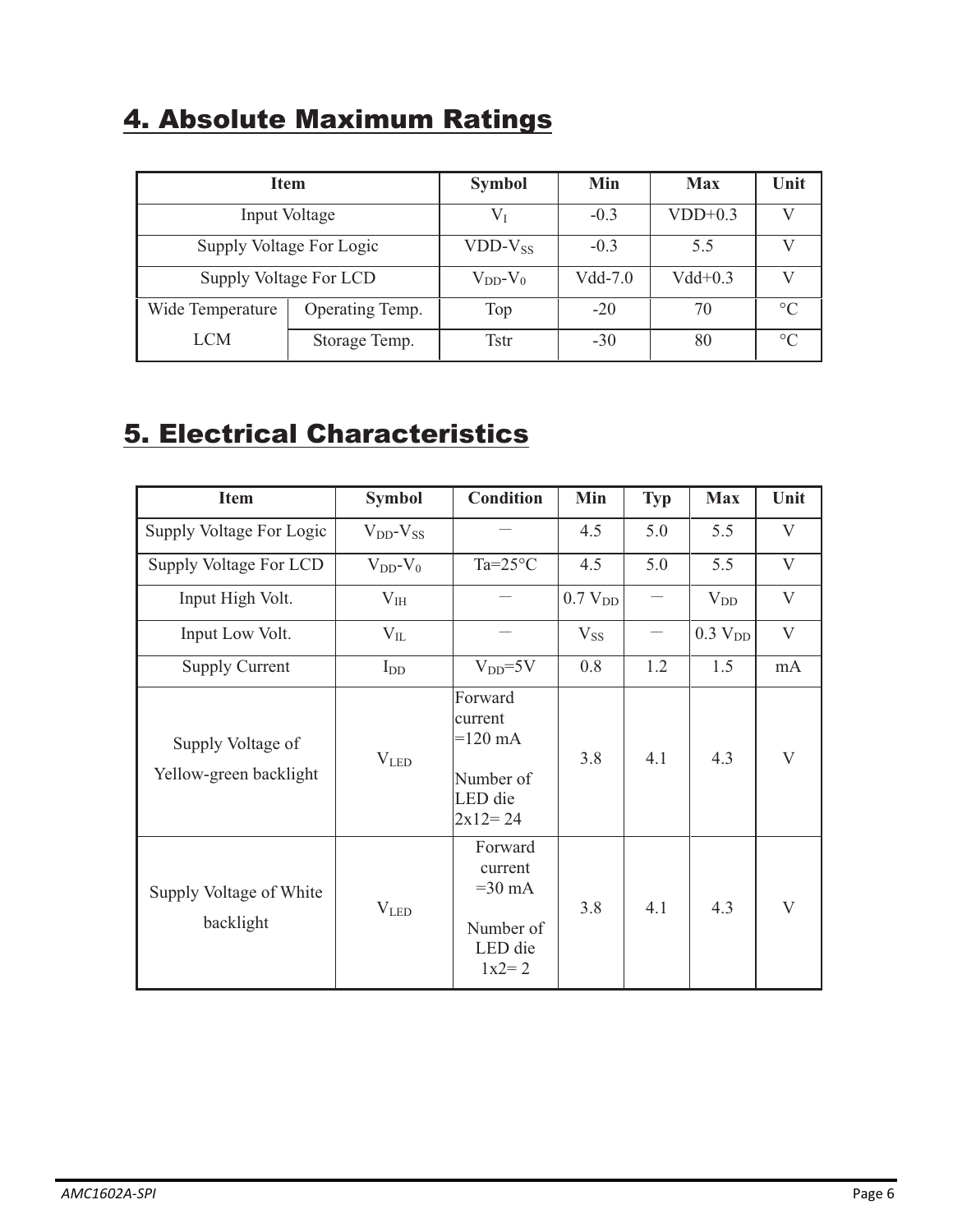### 6. Optical Characteristics

| <b>Item</b>           | <b>Symbol</b>         | <b>Condition</b> | Min   | <b>Typ</b> | <b>Max</b> | Unit |
|-----------------------|-----------------------|------------------|-------|------------|------------|------|
| View Angle            | $(V)\theta$           | $CR \geq 2$      | $-20$ |            | 35         | deg  |
|                       | $(\mathrm{H})\varphi$ | $CR \geq 2$      | $-30$ |            | 30         | deg  |
| <b>Contrast Ratio</b> | <b>CR</b>             |                  |       | 3          |            |      |
| Response Time         | T rise                |                  |       |            | 250        | ms   |
|                       | T fall                |                  |       |            | 250        | ms   |

#### **Definition of Operation Voltage (Vop) Definition of Response Time (Tr, Tf)**







#### **Conditions:**

Operating Voltage: Vop

Viewing Angle  $(\theta \cdot \varphi)$ : 0°, 0° Frame Frequency: 64 HZ Driving Waveform: 1/N duty, 1/a bias

### **Definition of viewing angle (CR≥2)**

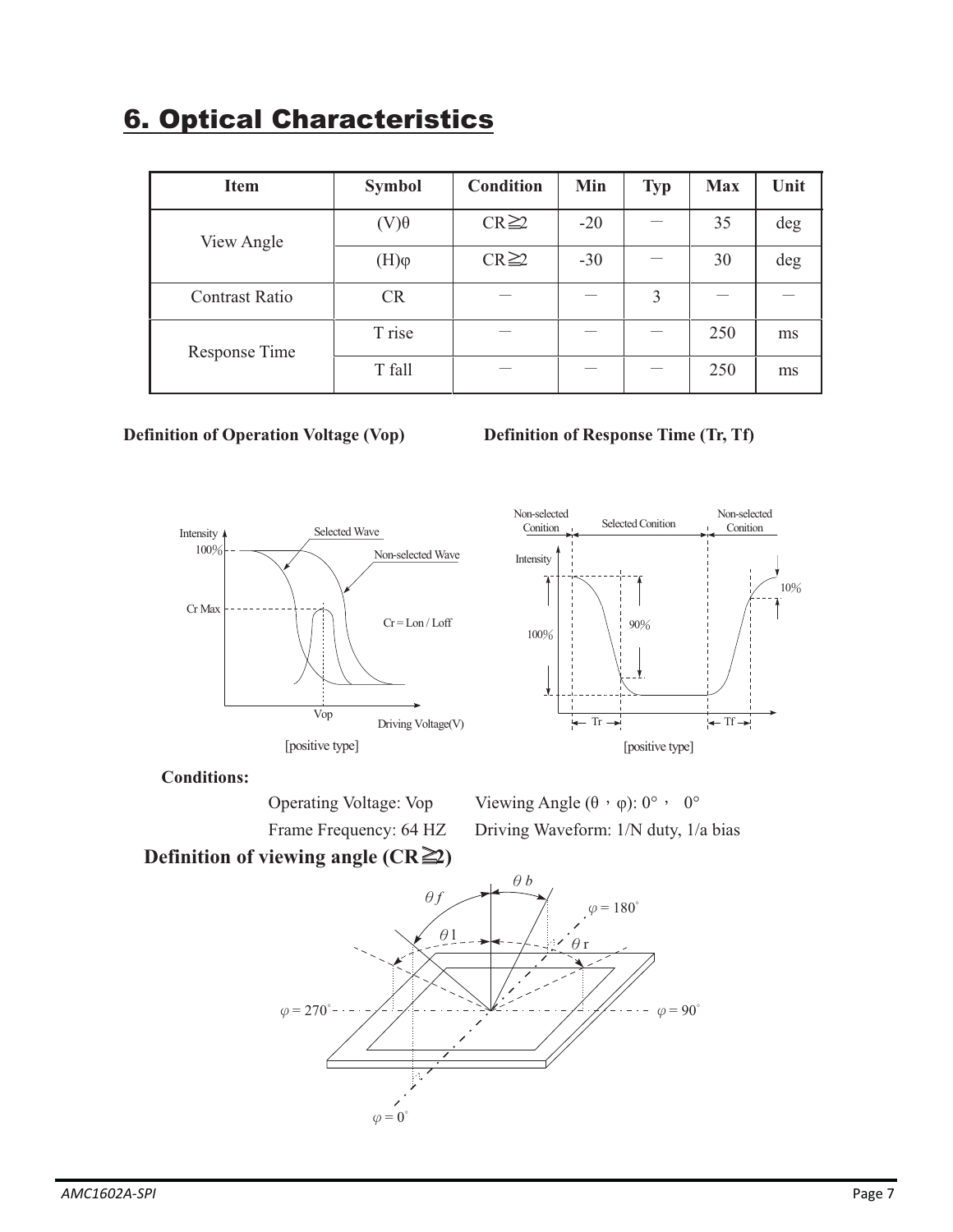### 7. Interface Pin Function

| Pin No.        | <b>Symbol</b>                                | Level               | <b>Description</b>        |  |  |  |  |  |
|----------------|----------------------------------------------|---------------------|---------------------------|--|--|--|--|--|
| 1              | $LED(+)$                                     |                     | Anode of LED Backlight    |  |  |  |  |  |
| $\overline{2}$ | $LED(-)$                                     |                     | Cathode of LED Backlight  |  |  |  |  |  |
| $\overline{3}$ | $V_{SS}$                                     | 0V                  | Ground                    |  |  |  |  |  |
| $\overline{4}$ | Supply Voltage for logic<br>5.0V<br>$V_{DD}$ |                     |                           |  |  |  |  |  |
| 5              | <b>SCLK</b>                                  | Serial Clock<br>H/L |                           |  |  |  |  |  |
| 6              | <b>SID</b>                                   | H/L                 | Serial Data               |  |  |  |  |  |
| 7              | V <sub>0</sub>                               | (Variable)          | Operating voltage for LCD |  |  |  |  |  |
| 8              | /CSB                                         | H/L                 | Chip Select               |  |  |  |  |  |
| 9              | <b>RS</b>                                    | H/L                 | Register Select           |  |  |  |  |  |
| 10             | NC                                           |                     | No Connection             |  |  |  |  |  |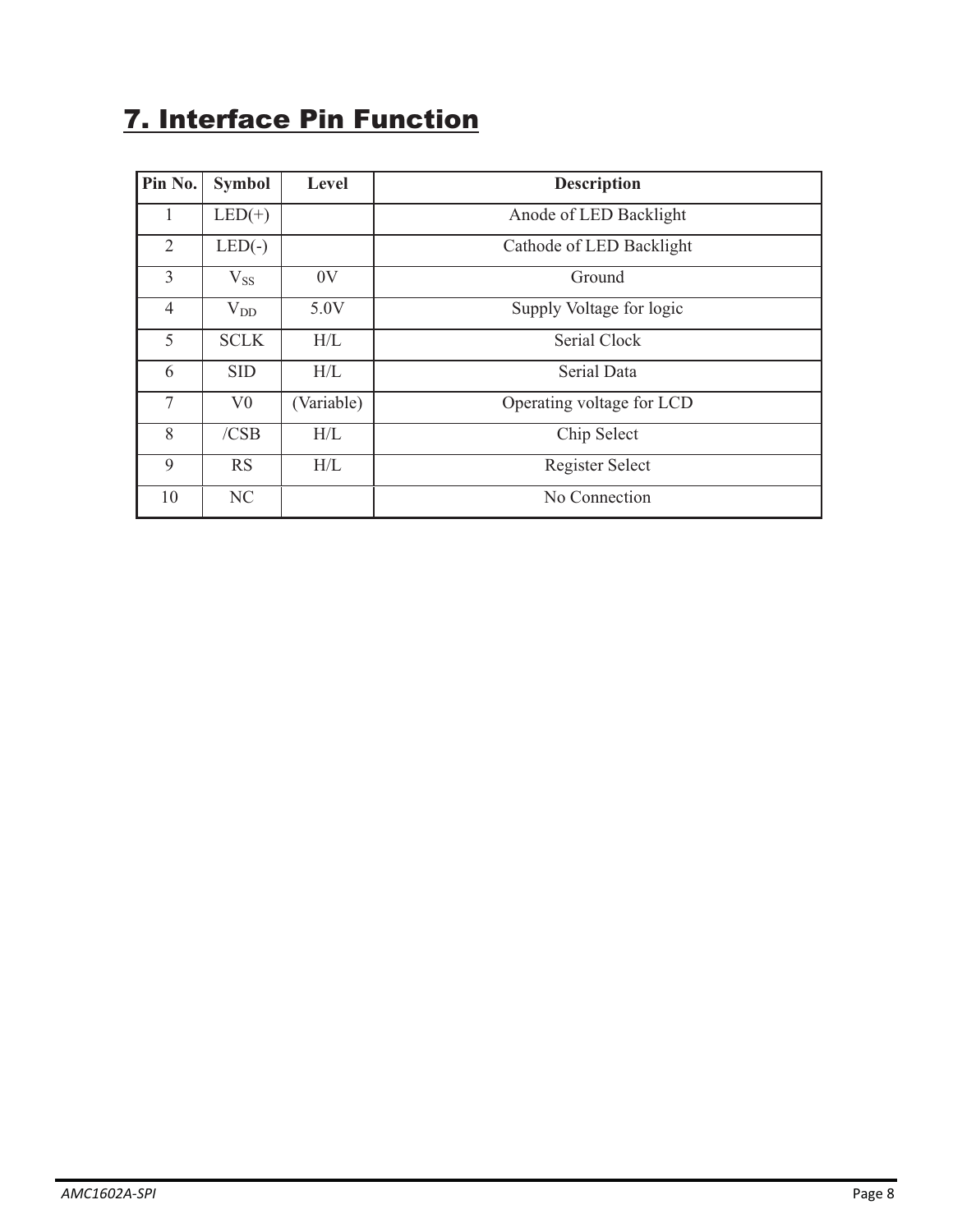### 8. Power Supply

### **SINGLE SUPPLY VOLTAGE TYPE**



Vdd-V0: LCD Driving Voltage VR: 10K - 20K

#### **DUAL SUPPLY VOLTAGE TYPE**



Vdd-V0: LCD Driving Voltage VR: 10K - 20K

#### **Timing Diagram of VDD Against V0.**

Power on sequence shall meet the requirement of Figure 4, the timing diagram of VDD against V0.

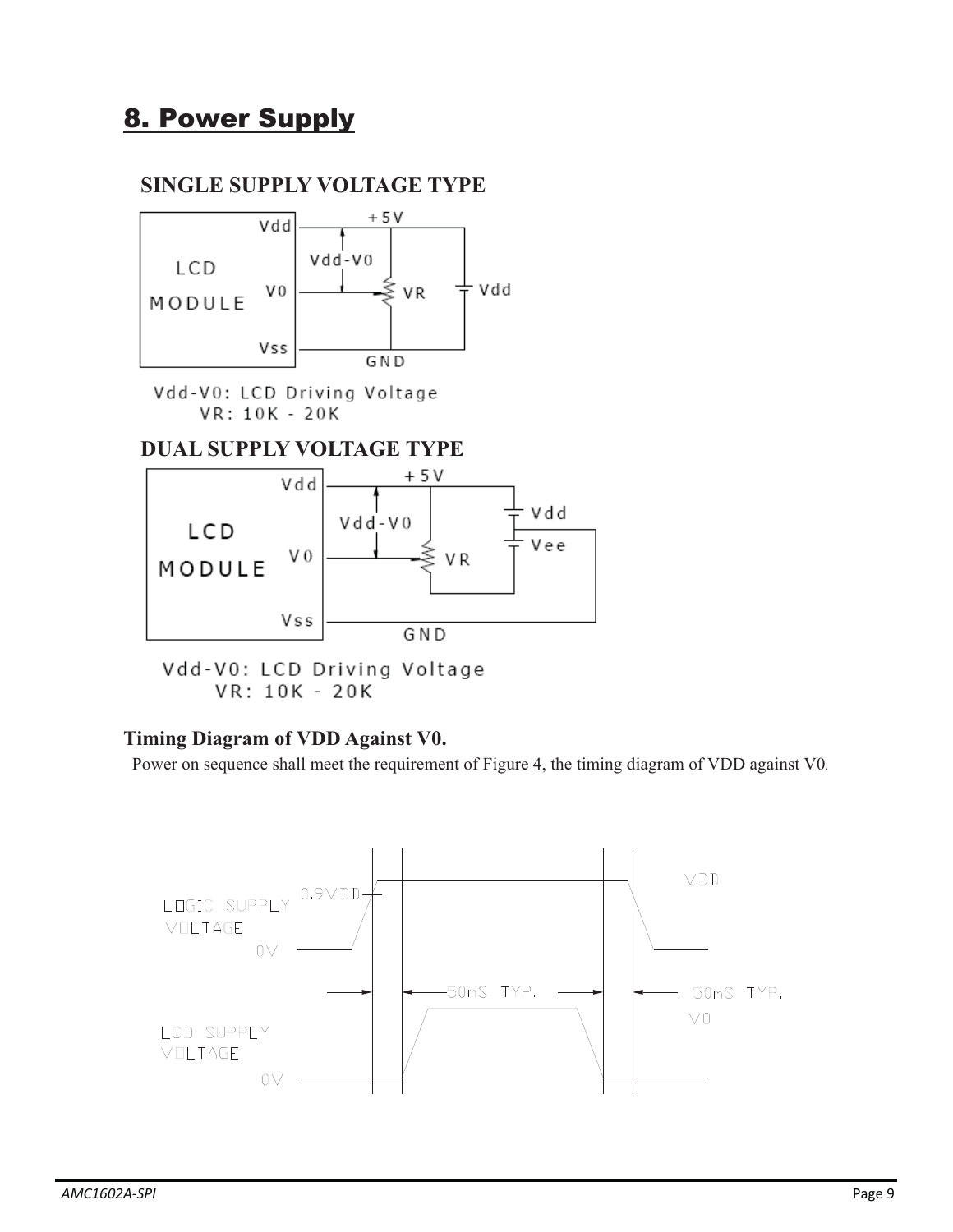### 9. Contour Drawing & Block Diagram



BOTTOM LIT LED B/L



#### LCD PANEL SCLK  $\ast$ 16 16X2 CHARACTERS CONTROLLER SID CONTROLLER /CSB  $|40|$ RS 40 Vdd DRIVER V0 4 Vss

\*AC780S OR EQUIVALENT

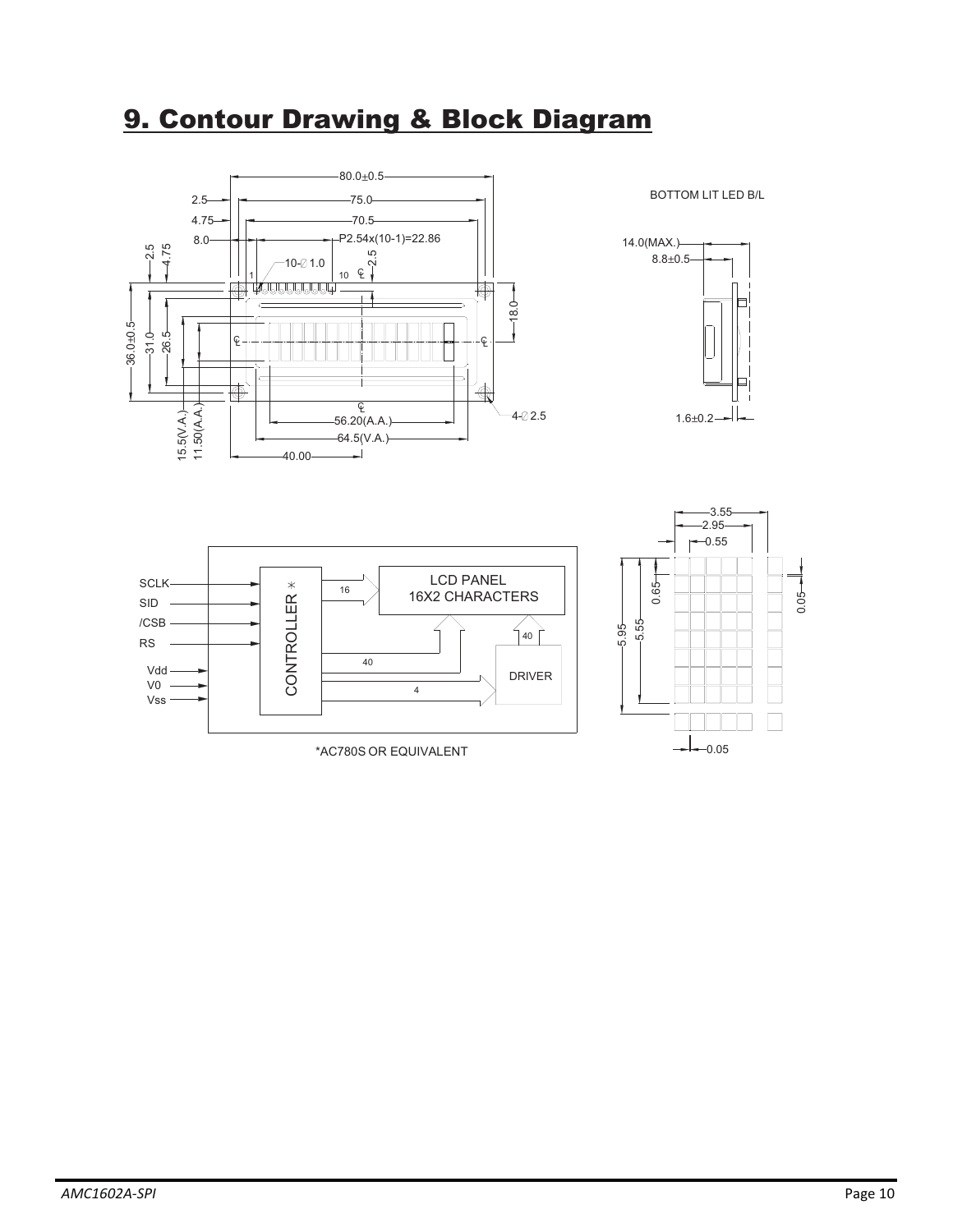### 10. Function Description

 The LCD display Module is built in a LSI controller, the controller has two 8-bit registers, an instruction register (IR) and a data register (DR).

The IR stores instruction codes, such as display clear and cursor shift, and address information for display data RAM (DDRAM) and character generator (CGRAM). The IR can only be written from the MPU. The DR temporarily stores data to be written or read from DDRAM or CGRAM. When address information is written into the IR, then data is stored into the DR from DDRAM or CGRAM.

#### **Address Counter (AC)**

The address counter (AC) assigns addresses to both DDRAM and CGRAM

#### **Display Data RAM (DDRAM)**

This DDRAM is used to store the display data represented in 8-bit character codes. Its extended capacity is 80×8 bits or 80 characters. Below figure is the relationships between DDRAM addresses and positions on the liquid crystal display.



#### Display position DDRAM address

1 2 3 4 5 6 7 8 9 10 11 12 13 14 15 16

|  |  | 40   41   42   43   44   45   46   47   48   49   4A   4B   4C   4D   4E   4F |  |  |  |  |  |
|--|--|-------------------------------------------------------------------------------|--|--|--|--|--|



#### **Character Generator ROM (CGROM)**

The CGROM generate 5×8 dot or 5×10 dot character patterns from 8-bit character codes. See Table 2.

#### **Character Generator RAM (CGRAM)**

In CGRAM, the user can rewrite character by program. For  $5\times 8$  dots, eight character patterns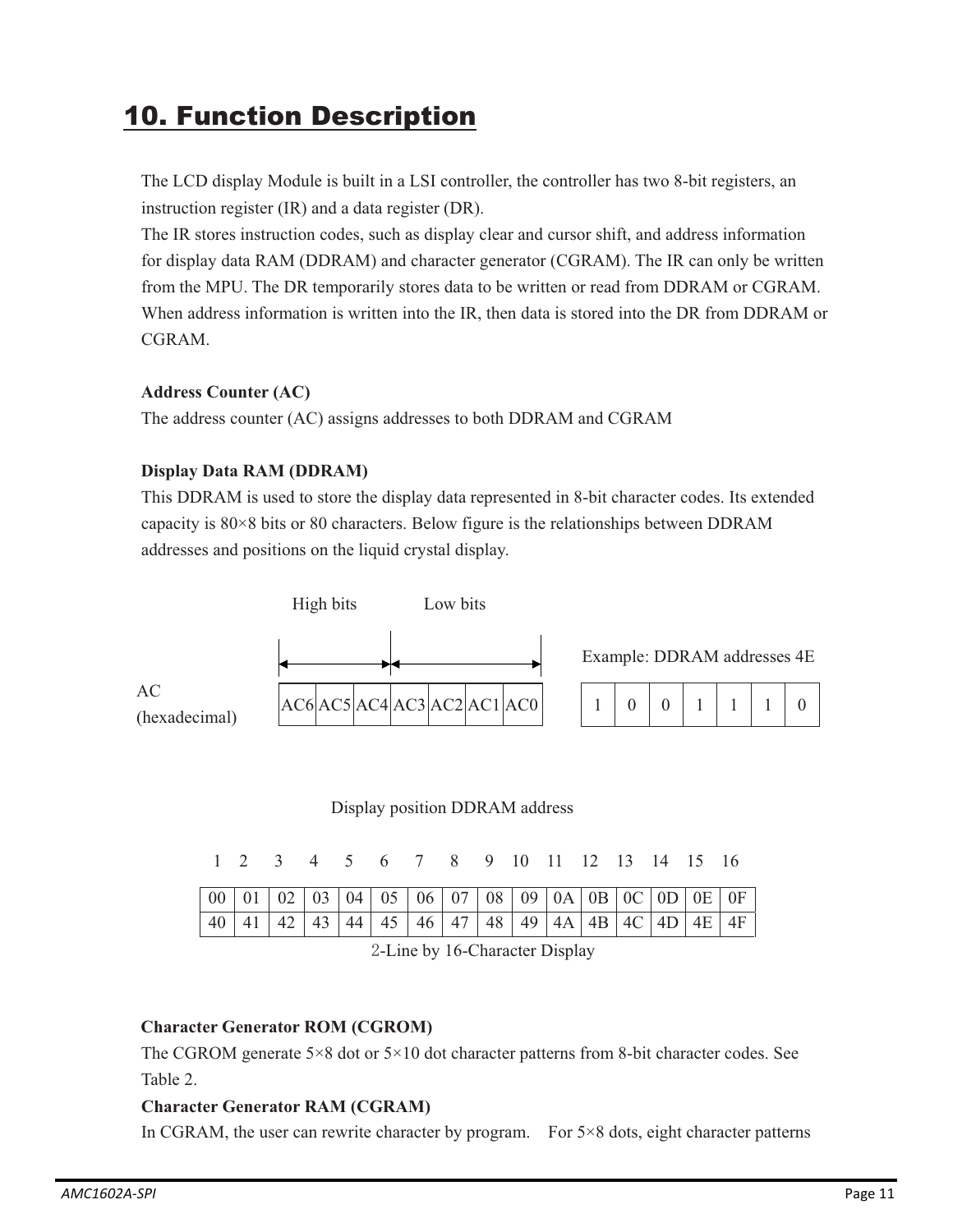can be written, and for 5×10 dots, four character patterns can be written.

Write into DDRAM the character code at the addresses shown as the left column of table 1. To show the character patterns stored in CGRAM.

#### **Relationship between CGRAM Addresses, Character Codes (DDRAM) and Character patterns**

#### **Table 1**

| $\sigma$ able character patterns                                |                                                                                                                                                                                                                                                                                                                                                                                                                                                                                                                                                                                                                                 |                                                                                                                                                                                                                                                                                                                                                                                                                                                                                                                                                                                                                                                                                                                                                                                                                                          |                                                 |
|-----------------------------------------------------------------|---------------------------------------------------------------------------------------------------------------------------------------------------------------------------------------------------------------------------------------------------------------------------------------------------------------------------------------------------------------------------------------------------------------------------------------------------------------------------------------------------------------------------------------------------------------------------------------------------------------------------------|------------------------------------------------------------------------------------------------------------------------------------------------------------------------------------------------------------------------------------------------------------------------------------------------------------------------------------------------------------------------------------------------------------------------------------------------------------------------------------------------------------------------------------------------------------------------------------------------------------------------------------------------------------------------------------------------------------------------------------------------------------------------------------------------------------------------------------------|-------------------------------------------------|
| Character Codes<br>(DDRAM data)                                 | CGRAM Address                                                                                                                                                                                                                                                                                                                                                                                                                                                                                                                                                                                                                   | Character Patterns<br>(CGRAM data)                                                                                                                                                                                                                                                                                                                                                                                                                                                                                                                                                                                                                                                                                                                                                                                                       |                                                 |
| 7 6 5 4 3 2 1 0                                                 | $5$ 4 3 2 1 0                                                                                                                                                                                                                                                                                                                                                                                                                                                                                                                                                                                                                   | 7 6 5 4 3 2 1 0                                                                                                                                                                                                                                                                                                                                                                                                                                                                                                                                                                                                                                                                                                                                                                                                                          |                                                 |
| High<br>L o w                                                   | H igh<br>L o w                                                                                                                                                                                                                                                                                                                                                                                                                                                                                                                                                                                                                  | H igh<br>L o w                                                                                                                                                                                                                                                                                                                                                                                                                                                                                                                                                                                                                                                                                                                                                                                                                           |                                                 |
| $0\quad 0\quad 0$<br>$*$ 0 0 0<br>$\overline{0}$                | $\theta$<br>$\mathbf{0}$<br>$\mathbf{0}$<br>$\boldsymbol{0}$<br>$\overline{0}$<br>1<br>$\mathbf{0}$<br>1<br>$\mathbf{0}$<br>$\mathbf{0}$<br>1<br>$\mathbf{1}$<br>$\mathbf{0}$<br>$0\quad 0\quad 0$<br>$\Omega$<br>1<br>$\theta$<br>1<br>$\mathbf{1}$<br>$\mathbf{1}$<br>1<br>$\theta$<br>1<br>1<br>1<br>$\mathbf{0}$<br>$\theta$<br>$\mathbf{0}$                                                                                                                                                                                                                                                                                | $\ast$<br>*<br>*<br>$\overline{0}$<br>*<br>$\ast$<br>*<br>$0\quad 0\quad 0$<br>$\begin{bmatrix} 0 & 0 & 0 \end{bmatrix}$<br>$\ast$<br>×<br>*<br>$\ast$<br>$\ast$<br>*<br>$\overline{0}$<br>$\ast$<br>$\ast$<br>×<br>$\mathbf{0}$<br>$\overline{0}$<br>$\theta$<br>$\ast$<br>×<br>*<br>$\overline{0}$<br>$\overline{0}$<br>$\overline{0}$<br>*<br>×<br>*<br>$\theta$<br>$\mathbf{0}$<br>$\boldsymbol{0}$<br>×<br>$*$<br>*<br>$\mathbf{0}$<br>$\overline{0}$<br>$\overline{0}$<br>$\overline{0}$<br>$\overline{0}$<br>*<br>$\ast$<br>$\mathbf{0}$<br>*<br>$\overline{0}$<br>$\overline{0}$                                                                                                                                                                                                                                                 | Character<br>$p$ attern $(1)$<br>Cursor pattern |
| $0 \t0 \t0 \t* \t0 \t0 \t1$<br>$\overline{0}$                   | $\mathbf{0}$<br>$\mathbf{0}$<br>$\mathbf{1}$<br>$\mathbf{0}$<br>$\mathbf{1}$<br>$\theta$<br>$\theta$<br>1<br>1<br>$\overline{0}$<br>$0 \quad 0 \quad 1$<br>$\mathbf{1}$<br>$\theta$<br>$\mathbf{1}$<br>$\overline{0}$<br>1<br>$\mathbf{1}$<br>1<br>$\theta$<br>$\mathbf{1}$<br>1<br>$\mathbf{1}$<br>$\theta$<br>$\overline{0}$<br>$\overline{0}$                                                                                                                                                                                                                                                                                | *<br>$\ast$<br>×<br>$\overline{0}$<br>$\overline{0}$<br>$\mathbf{0}$<br>$\ast$<br>*<br>×<br>$\boxed{0 \quad 0}$<br>*<br>*<br>$0 \quad 0$<br>*<br>$\ast$<br>$\ast$<br>$\ast$<br>×<br>$0 \quad 0$<br>$\boldsymbol{0}$<br>$\overline{0}$<br>*<br>$\ast$<br>$\overline{0}$<br>*<br>$\boldsymbol{0}$<br>$\overline{0}$<br>$\overline{0}$<br>$0\quad 0$<br>*<br>*<br>$\ast$<br>$0 \quad 0$<br>$\overline{0}$<br>¥<br>$\ast$<br>$\ast$                                                                                                                                                                                                                                                                                                                                                                                                          | Character<br>$p$ attern $(2)$<br>Cursor pattern |
|                                                                 | $\theta$<br>$\mathbf{0}$<br>1                                                                                                                                                                                                                                                                                                                                                                                                                                                                                                                                                                                                   |                                                                                                                                                                                                                                                                                                                                                                                                                                                                                                                                                                                                                                                                                                                                                                                                                                          |                                                 |
|                                                                 |                                                                                                                                                                                                                                                                                                                                                                                                                                                                                                                                                                                                                                 |                                                                                                                                                                                                                                                                                                                                                                                                                                                                                                                                                                                                                                                                                                                                                                                                                                          |                                                 |
| $0 \t 0 \t 0$ *<br>$\overline{0}$<br>-1<br>$\mathbf{1}$<br>-1   | $\mathbf{1}$<br>-1<br>$\mathbf{0}$<br>$\mathbf{0}$<br>-1<br>$\mathbf{1}$<br>$\mathbf{1}$<br>$\overline{0}$<br>$\mathbf{1}$<br>$\mathbf{1}$<br>1<br>$\overline{0}$<br>$\mathbf{1}$<br>1<br>$\mathbf{1}$                                                                                                                                                                                                                                                                                                                                                                                                                          | *<br>$\ast$                                                                                                                                                                                                                                                                                                                                                                                                                                                                                                                                                                                                                                                                                                                                                                                                                              |                                                 |
| For 5 * 10 dot character patterns                               |                                                                                                                                                                                                                                                                                                                                                                                                                                                                                                                                                                                                                                 |                                                                                                                                                                                                                                                                                                                                                                                                                                                                                                                                                                                                                                                                                                                                                                                                                                          |                                                 |
| Character Codes<br>(DDRAM data)                                 | CGRAM Address                                                                                                                                                                                                                                                                                                                                                                                                                                                                                                                                                                                                                   | Character Patterns<br>(CGRAM data)                                                                                                                                                                                                                                                                                                                                                                                                                                                                                                                                                                                                                                                                                                                                                                                                       |                                                 |
| 7 6 5<br>$4 \quad 3 \quad 2$<br>$1 \quad 0$                     | $4$ 3 2 1 0<br>5 <sup>7</sup>                                                                                                                                                                                                                                                                                                                                                                                                                                                                                                                                                                                                   | 7 6 5<br>$\overline{4}$<br>$\mathfrak{Z}$<br>2 1 0                                                                                                                                                                                                                                                                                                                                                                                                                                                                                                                                                                                                                                                                                                                                                                                       |                                                 |
| High<br>L o w                                                   | High<br>L o w                                                                                                                                                                                                                                                                                                                                                                                                                                                                                                                                                                                                                   | High<br>L o w                                                                                                                                                                                                                                                                                                                                                                                                                                                                                                                                                                                                                                                                                                                                                                                                                            |                                                 |
| $0\quad 0\quad 0$<br>$\overline{0}$<br>$0 \quad 0 \quad 0$<br>* | $0 \quad 0$<br>$\mathbf{0}$<br>$\overline{0}$<br>$\boldsymbol{0}$<br>$\theta$<br>$\overline{0}$<br>1<br>$\theta$<br>$\theta$<br>$\overline{0}$<br>$\overline{1}$<br>$\theta$<br>$\mathbf{1}$<br>$\theta$<br>1<br>$\mathbf{0}$<br>$\boldsymbol{0}$<br>1<br>$\overline{0}$<br>$0 \quad 0$<br>$\mathbf{1}$<br>$\mathbf{0}$<br>$\boldsymbol{0}$<br>1<br>$\mathbf{1}$<br>$\mathbf{1}$<br>$\Omega$<br>$\mathbf{0}$<br>$\theta$<br>$\mathbf{1}$<br>$\mathbf{1}$<br>$\mathbf{1}$<br>$\theta$<br>$\theta$<br>1<br>$\Omega$<br>$\boldsymbol{0}$<br>1<br>$\boldsymbol{0}$<br>1<br>$\mathbf{1}$<br>$\boldsymbol{0}$<br>-1<br>$\overline{0}$ | *<br>*<br>$\ast$<br>$\mathbf{0}$<br>$0 \quad 0$<br>$\overline{0}$<br>$\overline{0}$<br>*<br>$\ast$<br>*<br>$\boldsymbol{0}$<br>$\overline{0}$<br>$0\quad 0$<br>$\theta$<br>$\ast$<br>$\ast$<br>$*$<br>$\overline{0}$<br>$\theta$<br>$\ast$<br>$\overline{0}$<br>*<br>$*$<br>$\overline{0}$<br>$\ast$<br>*<br>$\mathbf{0}$<br>$\overline{0}$<br>$\mathbf{0}$<br>$\ast$<br>×<br>*<br>$\overline{0}$<br>$0 \quad 0$<br>$\ast$<br>*<br>$\overline{0}$<br>$\ast$<br>$\mathbf{0}$<br>$\ast$<br>$*$<br>$\overline{0}$<br>$\overline{0}$<br>$\overline{0}$<br>$\ast$<br>×<br>$\boldsymbol{0}$<br>$\theta$<br>$\theta$<br>*<br>$\theta$<br>$\ast$<br>$\boldsymbol{0}$<br>$\overline{0}$<br>$\boldsymbol{0}$<br>$\boldsymbol{0}$<br>$\ast$<br>$\ast$<br>$\ast$<br>$\overline{0}$<br>$\mathbf{0}$<br>$\mathbf{0}$<br>$\overline{0}$<br>$\mathbf{0}$ | Character<br>pattern<br>Cursor pattern          |
|                                                                 |                                                                                                                                                                                                                                                                                                                                                                                                                                                                                                                                                                                                                                 |                                                                                                                                                                                                                                                                                                                                                                                                                                                                                                                                                                                                                                                                                                                                                                                                                                          |                                                 |
|                                                                 | -1<br>1<br>-1<br>1                                                                                                                                                                                                                                                                                                                                                                                                                                                                                                                                                                                                              | $\ast$<br>$\ast$<br>$\ast$<br>$\ast$<br>$\ast$<br>$\ast$<br>$\ast$                                                                                                                                                                                                                                                                                                                                                                                                                                                                                                                                                                                                                                                                                                                                                                       |                                                 |

For 5 \* 8 dot character patterns

 $\blacksquare$ : " High "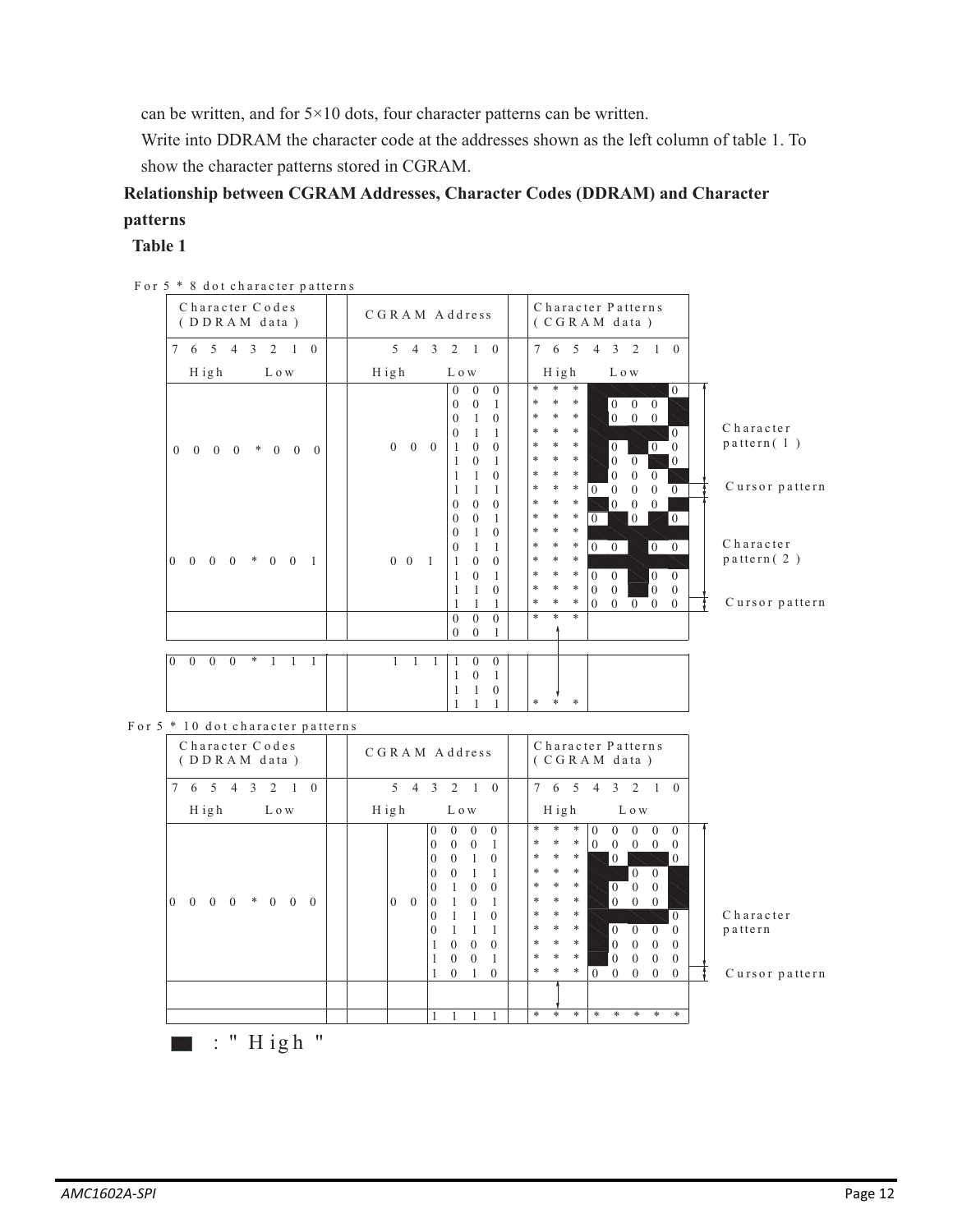### 11. Character Generator ROM Pattern

| $b7 - 4$<br>b3=0 | 0000                          | י ממם    | OO 10                |                     |              | 01 O                    | 0110                | 0111           | 1000 | 1001                     | 1010               | 1011   | 1100                  | 1101               | 1110                                                                                                                                  | 1111                             |
|------------------|-------------------------------|----------|----------------------|---------------------|--------------|-------------------------|---------------------|----------------|------|--------------------------|--------------------|--------|-----------------------|--------------------|---------------------------------------------------------------------------------------------------------------------------------------|----------------------------------|
| looool           | CG<br>RAM<br>[00]             |          |                      | Ø                   | a            | 嚴                       |                     | m              |      |                          |                    | n mars | ij                    | ш.<br>п.<br>u int  | 鵩                                                                                                                                     | w                                |
| lOOO 1           | СG<br>RAM<br>[01]             |          |                      | ш,                  | <br>ш        | ₿                       | --<br>an d<br>--    | D.             |      |                          | Щ                  |        | œ<br>alian            | d.                 | œ<br>a provinci<br>تساد                                                                                                               | m                                |
| 0010             | CG<br>RAM<br>[02]             |          |                      | ш<br>المرارا        | in na<br>i.  | m                       | ₩<br>願              | ш.             |      |                          | ⊞                  |        |                       |                    | ┅<br>-94<br>bin (                                                                                                                     | œ<br>Ψ                           |
| IOO 1 1          | СG<br>RAM<br>[03]             |          |                      | man<br>ш.           | ---<br>an d  | ---<br>₩<br>تبنير       | man i<br>W          | œ<br>ш.<br>H.  |      |                          | ш                  | m      | ш<br>---              | ш<br>♦             | 瞶<br>w                                                                                                                                | æ                                |
| 0100 RAM         | CG<br>[04]                    |          | wa kata<br>ы<br>min' | P.                  | w.           | ببيب                    | æ.<br>w             | H              |      |                          | К                  | me     |                       | ma                 |                                                                                                                                       | жu,<br>R                         |
| 10101            | $\overline{c}$<br>RAM<br>[05] |          | H<br>l               | hing,<br>W,         | щ<br>التبايا |                         | 鼺                   | H              |      |                          | н                  | m      | mine                  | ┅                  | œ<br>m                                                                                                                                | sм                               |
| 0110             | CG<br>RAM<br>[06]             |          |                      | 厠<br>w              | أحجع<br>⊕    |                         | È<br>Ŧ              | ₩              |      |                          | فالأناث<br>wч<br>Ħ | m      | mana ay isa<br>وزيرين | فتنافذ<br>w<br>mar |                                                                                                                                       | وبرب<br>H                        |
| 0111             | CG<br>RAM<br>10 T             |          |                      |                     | m<br>- 7     |                         | فتبارغ<br>ш<br>ma d | H              |      |                          | $\spadesuit$       | ы.     | والشابات              | m.                 | <u>н. нар</u><br>ш                                                                                                                    | œ                                |
| 1000             | СG<br>RAM<br>[00]             |          |                      | <u>.</u><br>œ<br>m. | m            |                         | m                   | ł              |      |                          | ş                  |        |                       |                    | P.                                                                                                                                    |                                  |
| 1001             | CG<br>RAM<br>[01]             |          |                      | ш                   | 3<br>---     |                         | w<br>J,             | yik.<br>. .    |      |                          | U.<br>щ            |        |                       |                    | œ                                                                                                                                     | m<br>┅                           |
| 1010             | CG<br>RAM<br>[02]             |          |                      | 遺                   | H            | <u>.</u><br>č<br>⊞      | æ<br>               | فالأنافذ<br>W. |      |                          | ⊕                  |        |                       |                    | l.<br>w                                                                                                                               | m<br>98                          |
| 1011             | СG<br>RAM<br>[03]             |          | والأقران             | - 1                 |              | lee.                    | 晦                   |                |      |                          | 199                | ш      | يبيع                  | an a               |                                                                                                                                       | w<br>il in the                   |
| 1100             | СG<br>RAM<br>[04]             |          | щ                    | .<br>▦              | <u>um</u>    | Ħ<br>.                  | H                   | Ш<br>ستنت      |      | $\overline{\phantom{a}}$ | E                  | E      |                       | E.                 | 鄻                                                                                                                                     | 睜                                |
| 1101             | СG<br>RAM<br>[05]             | <b>.</b> | والمناد              | 膴<br>₩              | 圞<br>.       | Ħ<br>$\overline{11111}$ | 的<br>.              | ş<br>H         |      | m                        | E<br>.             | E      | 舉<br>التفاتل          | <b>Kill</b>        | ш.<br>30<br><u> 1999 - 1999 - 1999 - 1999 - 1999 - 1999 - 1999 - 1999 - 1999 - 1999 - 1999 - 1999 - 1999 - 1999 - 1999 - 199</u><br>. | die Et<br>an bara<br>⊞∎±<br>---- |
| 1110             | CG<br>RAM<br>[06]             |          | 鼍                    | V,<br>ř             | 瞬            | m,                      | 鬬                   | H              |      |                          | 讔                  | E      | 躣                     | Шt                 | 鷏<br>H                                                                                                                                |                                  |
| 1111             | $_{\rm CG}$<br>RAM<br>[07]    |          |                      | m,<br>Ě             | m.<br>▦      | m                       | ₩<br>Ш              | 臘              |      |                          | ▦                  | H      | H                     | 覸                  | ш<br>▓                                                                                                                                | ▓                                |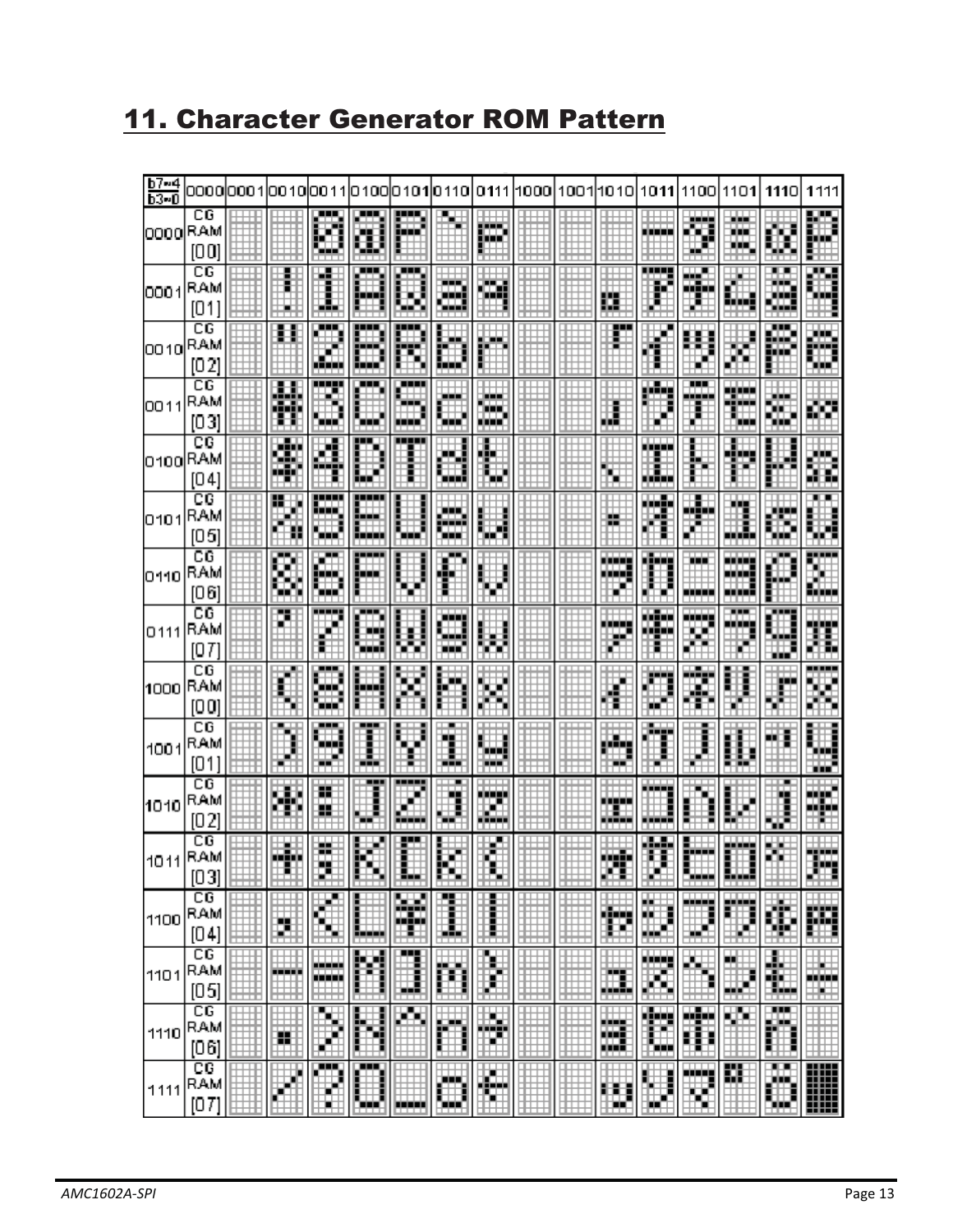## 12. Instruction Table

|                             |          |          |                |                 |                 | <b>Instruction Code</b> |                 |                 |                          |                          |                                                                                                                                                                          | <b>Execution time</b><br>$(fose=210Khz)$ |  |
|-----------------------------|----------|----------|----------------|-----------------|-----------------|-------------------------|-----------------|-----------------|--------------------------|--------------------------|--------------------------------------------------------------------------------------------------------------------------------------------------------------------------|------------------------------------------|--|
| <b>Instruction</b>          | RS       | R/W      | DB7            | D <sub>B6</sub> | DB <sub>5</sub> | D <sub>B4</sub>         | DB <sub>3</sub> | D <sub>B2</sub> | D <sub>B</sub> 1         | DB0                      | <b>Description</b>                                                                                                                                                       |                                          |  |
| Clear Display               | $\theta$ | $\Omega$ | $\Omega$       | $\Omega$        | $\Omega$        | $\Omega$                | $\Omega$        | $\Omega$        | $\theta$                 | 1                        | Write "20H" to DDRAM and set<br>DDRAM address to "00H" from AC                                                                                                           | 1.98ms                                   |  |
| Return Home                 | $\theta$ | $\Omega$ | $\Omega$       | $\Omega$        | $\theta$        | $\Omega$                | $\Omega$        | $\theta$        | 1                        |                          | Set DDRAM address to "00H" from AC<br>and return cursor to its original position<br>if shifted. The contents of DDRAM are<br>not changed.                                | 1.98ms                                   |  |
| Entry Mode<br>Set           | $\theta$ | $\Omega$ | $\Omega$       | $\Omega$        | $\Omega$        | $\Omega$                | $\Omega$        |                 | I/D                      | <b>SH</b>                | Assign cursor moving direction and<br>enable the shift of entire display.                                                                                                | $48\mu s$                                |  |
| Display<br>ON/OFF           | $\Omega$ | $\Omega$ | $\Omega$       | $\Omega$        | $\Omega$        | $\Omega$                | 1               | D               | $\mathcal{C}$            | $\overline{B}$           | Set display (D), cursor (C), and blinking<br>of cursor (B) on/off control bit.                                                                                           | $48\mu s$                                |  |
| Cursor or<br>Display Shift  | $\Omega$ | $\Omega$ | $\Omega$       | $\Omega$        | $\Omega$        | 1                       | S/C             | R/I             | $\overline{\phantom{0}}$ | $\overline{\phantom{0}}$ | Set cursor moving and display shift<br>control bit, and the direction, without<br>changing of DDRAM data.                                                                | $48\mu s$                                |  |
| <b>Function Set</b>         | $\theta$ | $\Omega$ | $\Omega$       | $\Omega$        | $\mathbf{1}$    | DL.                     | N               | F               | $\overline{\phantom{0}}$ |                          | Set interface data length<br>(DL:8-bit/4-bit), numbers of display line<br>(N:2-line/1-line) and, display font type<br>$(F:5\times11 \text{ dots}/5\times8 \text{ dots})$ | $48\mu s$                                |  |
| Set CGRAM<br>Address        | $\theta$ | $\Omega$ | $\Omega$       | 1               | AC5             | AC4                     | AC3             | AC2             | AC1                      | AC0                      | Set CGRAM address in address counter.                                                                                                                                    | $48\mu s$                                |  |
| <b>Set DDRAM</b><br>Address | $\theta$ | $\theta$ | 1              | AC6             | AC5             | AC4                     | AC3             | AC <sub>2</sub> | AC1                      | AC0                      | Set DDRAM address in address counter.                                                                                                                                    | $48\mu s$                                |  |
| Write Data to<br><b>RAM</b> | 1        | $\Omega$ | D <sub>7</sub> | D <sub>6</sub>  | D <sub>5</sub>  | $\mathsf{D}4$           | D <sub>3</sub>  | D2              | D <sub>1</sub>           | D <sub>0</sub>           | Write data into internal RAM<br>(DDRAM/CGRAM).                                                                                                                           | $48\mu s$                                |  |

 $\ast$  "–": N/A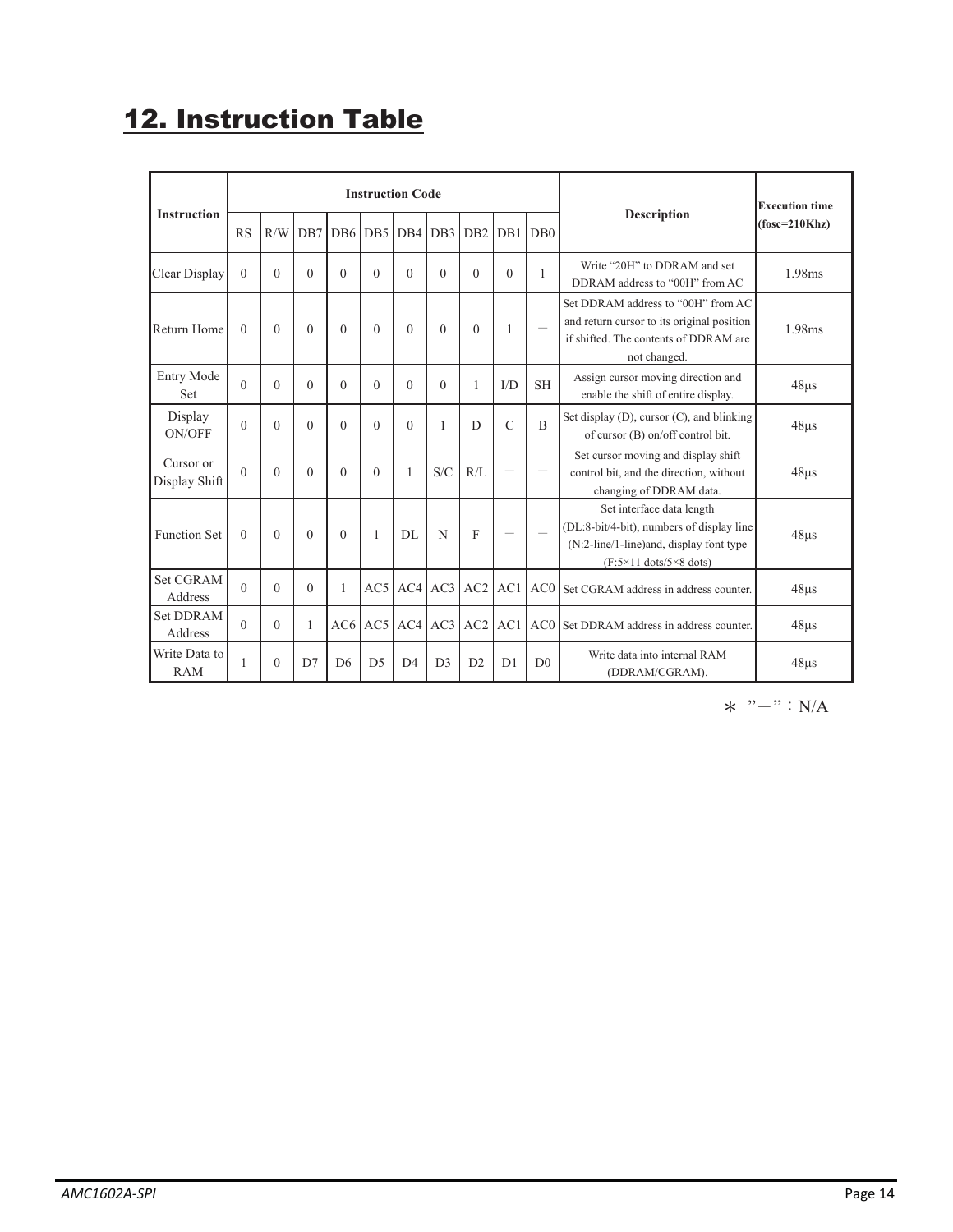### 13. Interface with MPU

#### ● For serial interface data, bus lines (DB5 to DB7) are used. 4-Line SPI

If 4-Pin SPI mode is used, CSB (DB5), SID (DB7), SCLK (DB6), and RS are used. They are chip selection; serial input data, serial clock input, and data/instruction section, relatively. The example of timing sequence is shown below.

#### **Example of timing sequence**  $\blacktriangleright$



Note: Following is the master SPI clock mode of MPU. Idle state for clock is a high level  $\cdot$  data transmitted on rising edge of SCLK, and data is hold during low level.

*AMC1602A-SPI*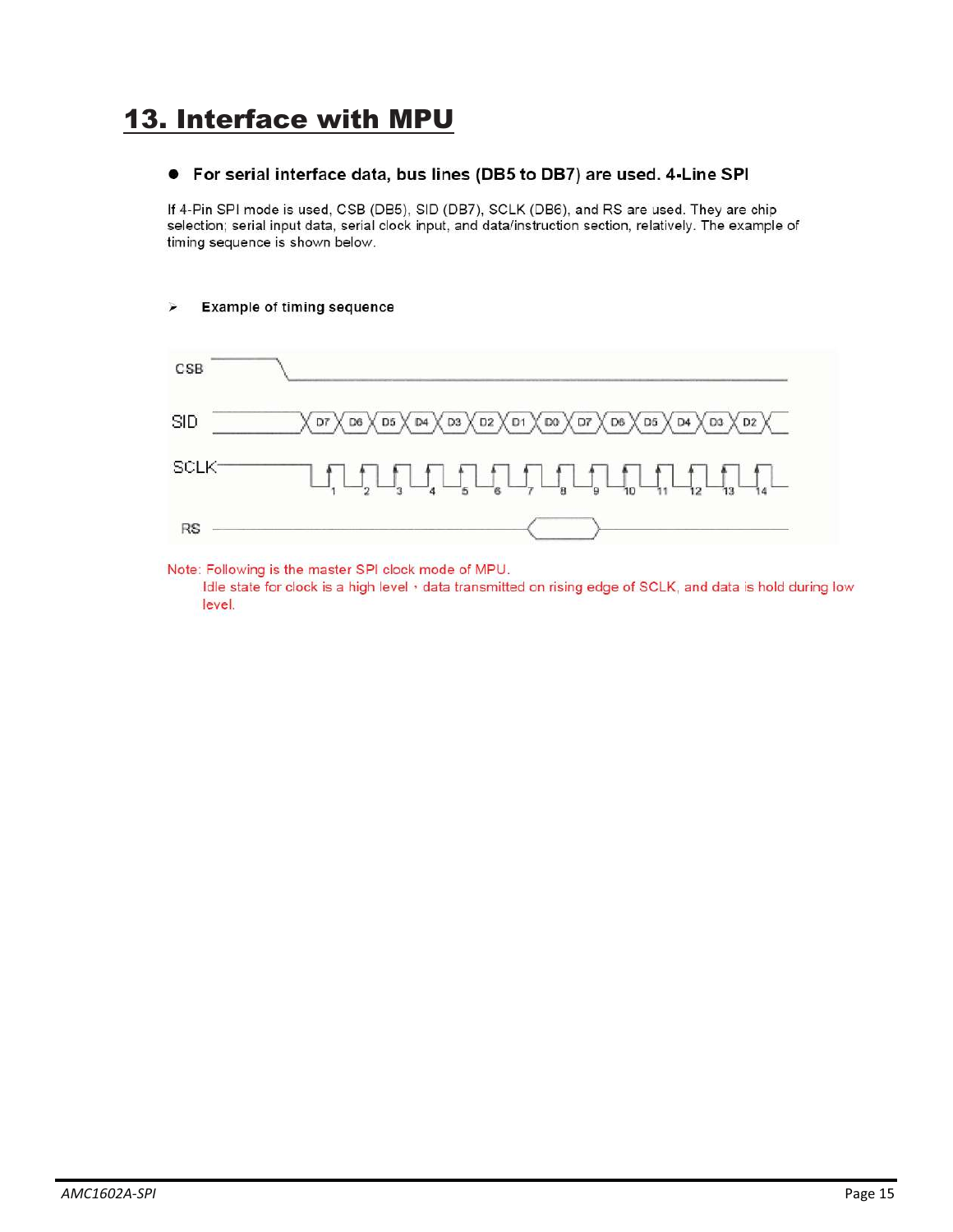### 14. Initializing of LCM



WriteInst (0x0c);  $// D=1$ , display on; C=B=0; cursor off; blinking off; WriteInst (0x06);  $// ID=1$ : Increment by 1; S=0: No shift

}

{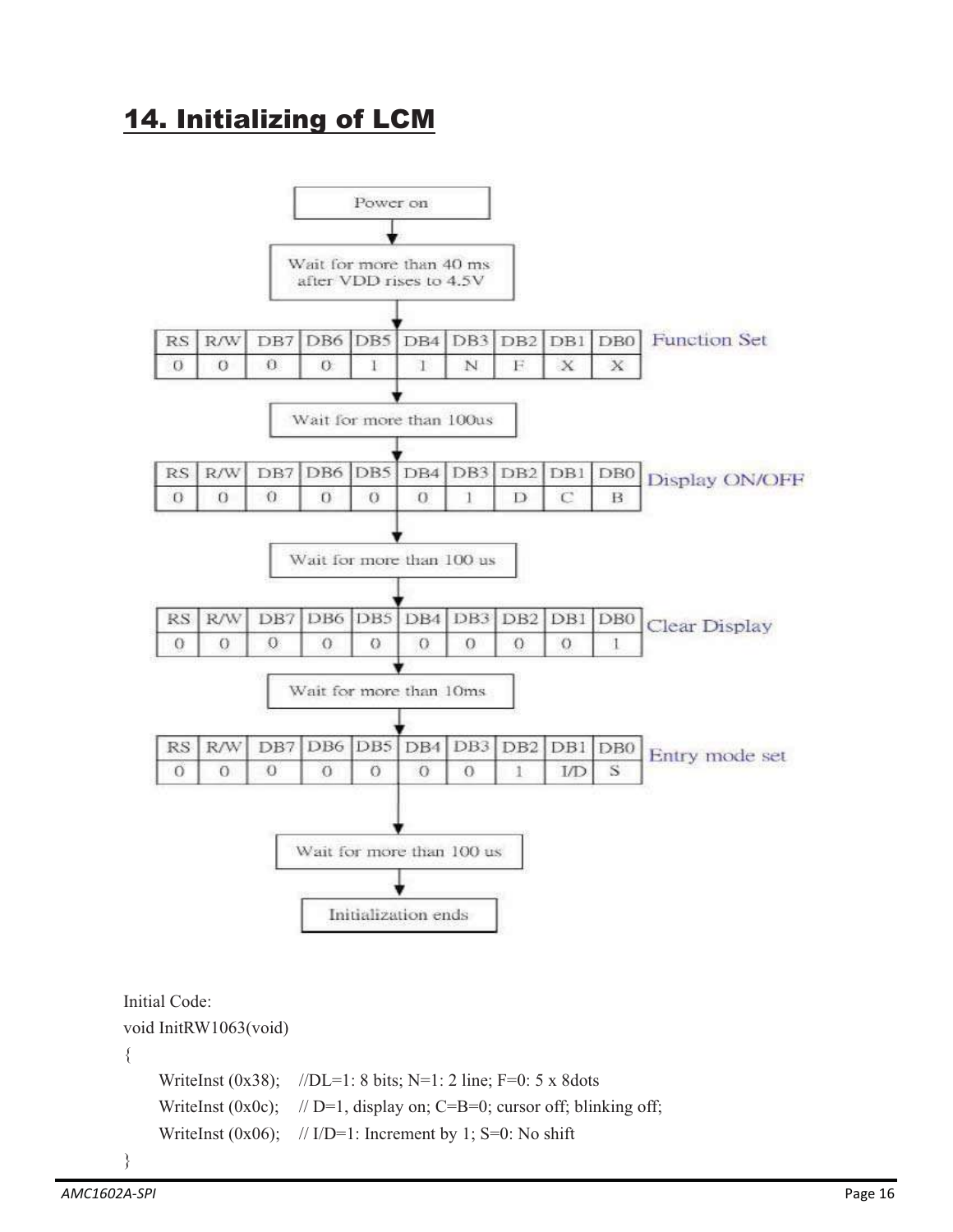## 15. Quality Assurance

#### **Screen Cosmetic Criteria**

| <b>Item</b>    | <b>Defect</b>               | <b>Judgment Criterion</b>                                                                                                                                                                                                                                                                                                                                                                                                 | <b>Partition</b> |
|----------------|-----------------------------|---------------------------------------------------------------------------------------------------------------------------------------------------------------------------------------------------------------------------------------------------------------------------------------------------------------------------------------------------------------------------------------------------------------------------|------------------|
| 1              | Spots                       | A)Clear<br>Acceptable Qty in active area<br>Size: d mm<br>$d \leq 0.1$<br>Disregard<br>$0.1 < d \leq 0.2$<br>6<br>$0.2 < d \leq 0.3$<br>2<br>0.3 < d<br>0<br>Note: Including pin holes and defective dots which must<br>be within one pixel size.<br>B)Unclear<br>Size: $d$ mm<br>Acceptable Qty in active area<br>$d \leq 0.2$<br>Disregard<br>$0.2 < d \leq 0.5$<br>6<br>$0.5 < d \leq 0.7$<br>2<br>0.7 < d<br>$\theta$ | Minor            |
| $\overline{2}$ | <b>Bubbles in Polarizer</b> | Acceptable Qty in active area<br>Size: d mm<br>$d \leq 0.3$<br>Disregard<br>$0.3 < d \leq 1.0$<br>3<br>$1.0 < d \leq 1.5$<br>1.5 < d<br>0                                                                                                                                                                                                                                                                                 | Minor            |
| 3              | Scratch                     | In accordance with spots cosmetic criteria. When the light<br>reflects on the panel surface, the scratches are not to be<br>remarkable.                                                                                                                                                                                                                                                                                   | Minor            |
| $\overline{4}$ | Allowable Density           | Above defects should be separated more than 30mm each<br>other.                                                                                                                                                                                                                                                                                                                                                           | Minor            |
| 5              | Coloration                  | Not to be noticeable coloration in the viewing area of the<br>LCD panels.<br>Back-light type should be judged with back-light on state<br>only.                                                                                                                                                                                                                                                                           | Minor            |